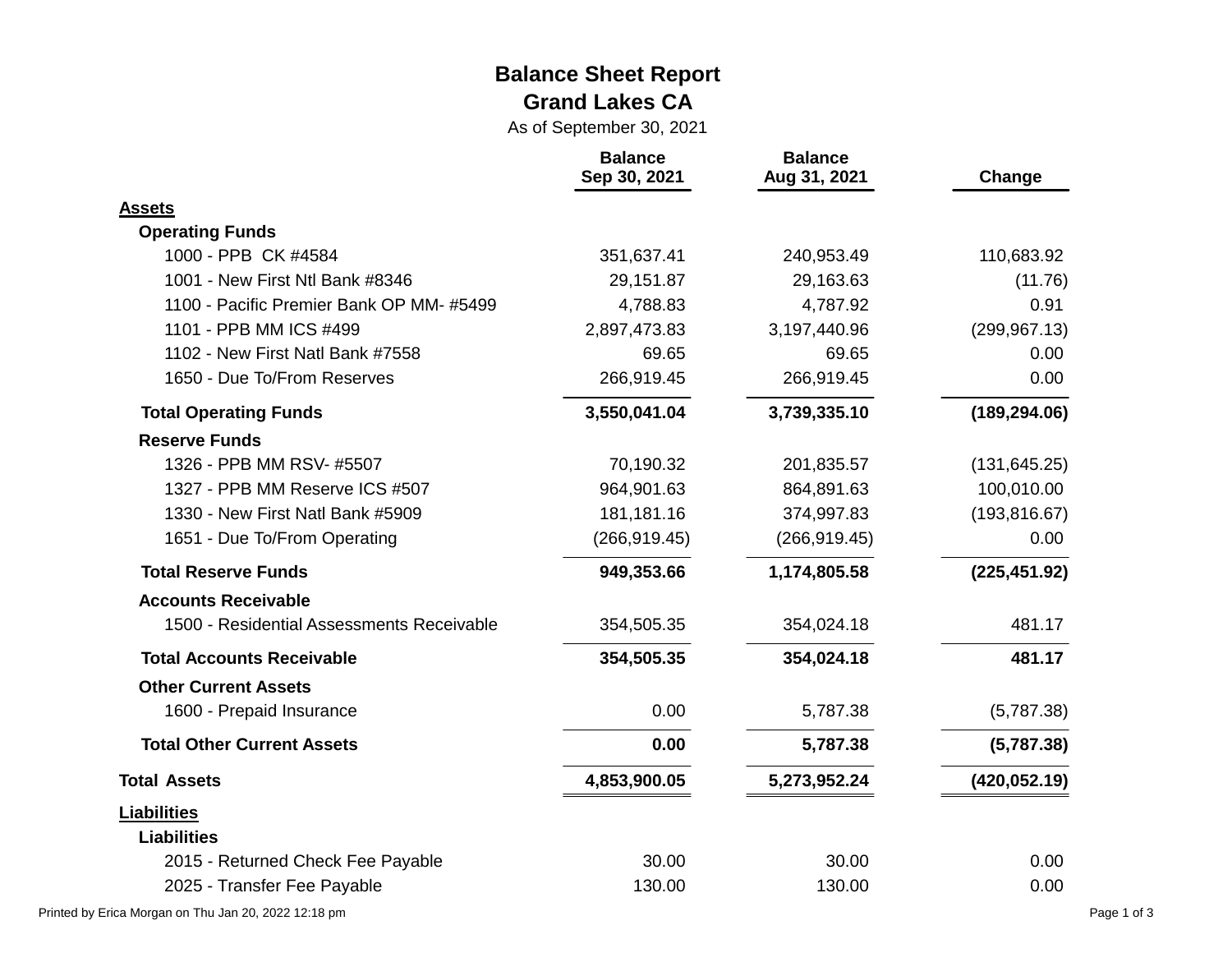#### **Balance Sheet Report Grand Lakes CA**

As of September 30, 2021

|                                           | <b>Balance</b><br>Sep 30, 2021 | <b>Balance</b><br>Aug 31, 2021 | Change        |
|-------------------------------------------|--------------------------------|--------------------------------|---------------|
| <b>Liabilities</b>                        |                                |                                |               |
| <b>Liabilities</b>                        |                                |                                |               |
| 2026 - New Account Setup Fee              | 910.00                         | 910.00                         | 0.00          |
| 2036 - PMG Collections                    | 30,950.30                      | 32,525.30                      | (1,575.00)    |
| 2037 - Payment Plan Fees                  | 1,350.00                       | 1,350.00                       | 0.00          |
| 2050 - Resident Refunds                   | 1,040.00                       | 0.00                           | 1,040.00      |
| 2325 - Accrued Insurance Claims           | 6,700.00                       | 6,700.00                       | 0.00          |
| 2395 - Other Accrued Expenses             | 216,753.14                     | 124,558.60                     | 92,194.54     |
| 2500 - Deposits Held                      | 8,000.00                       | 8,000.00                       | 0.00          |
| 2525 - Architectural Review Fees Deposit  | 0.00                           | 1,000.00                       | (1,000.00)    |
| 2550 - Prepaid Assessments                | 58,198.38                      | 56,200.55                      | 1,997.83      |
| 2595 - Deferred Revenue                   | 899,512.07                     | 1,199,349.42                   | (299, 837.35) |
| <b>Total Liabilities</b>                  | 1,223,573.89                   | 1,430,753.87                   | (207, 179.98) |
| <b>Total Liabilities</b>                  | 1,223,573.89                   | 1,430,753.87                   | (207, 179.98) |
| <b>Owners' Equity</b>                     |                                |                                |               |
| <b>Owners Equity - Prior Years</b>        |                                |                                |               |
| 3000 - Operating Fund - Prior year        | 1,955,851.53                   | 1,955,851.53                   | 0.00          |
| 3005 - Equity Adjustments - Prior Periods | (926.49)                       | (926.49)                       | 0.00          |
| <b>Total Owners Equity - Prior Years</b>  | 1,954,925.04                   | 1,954,925.04                   | 0.00          |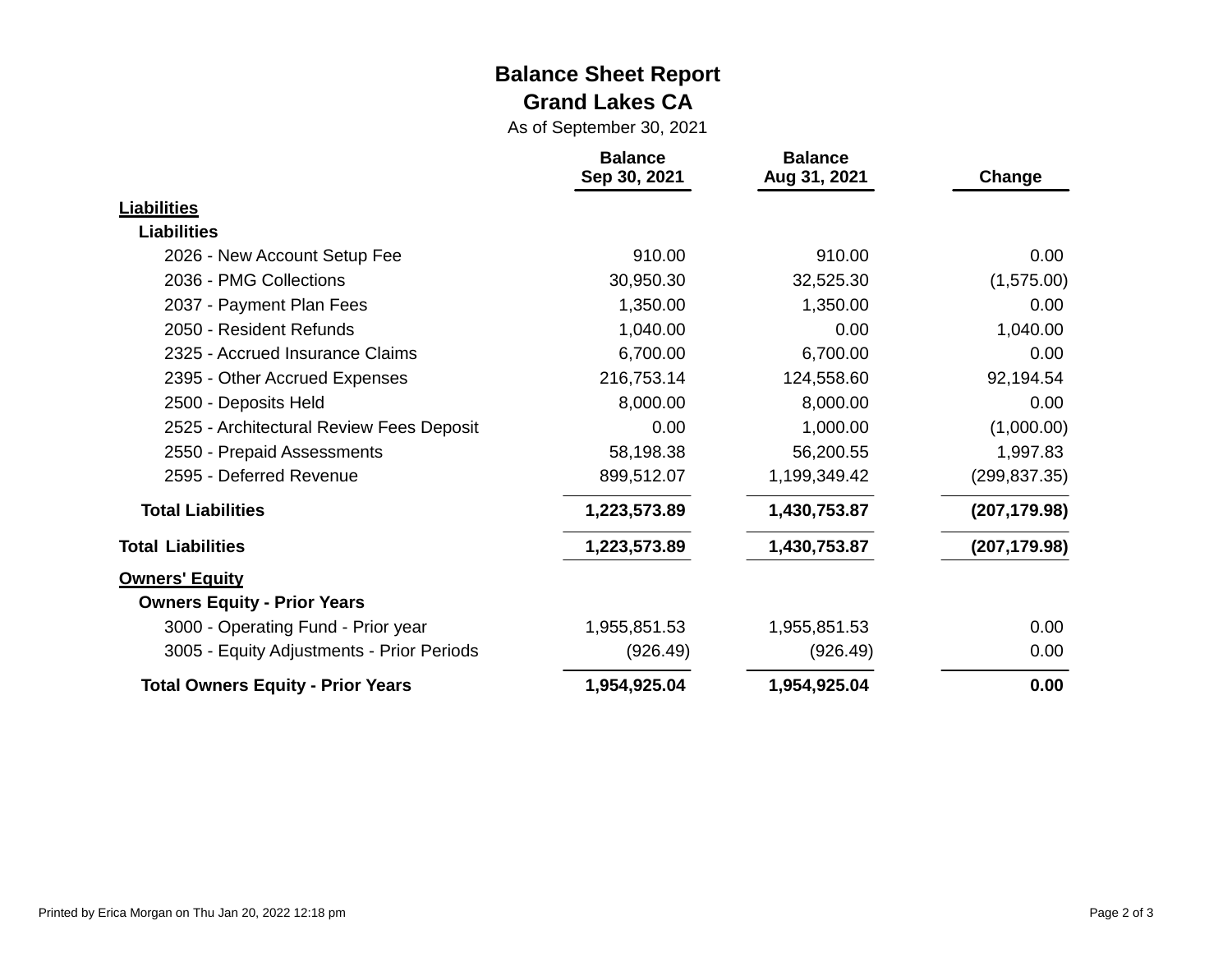# **Balance Sheet Report Grand Lakes CA**

As of September 30, 2021

|                                                 | <b>Balance</b><br>Sep 30, 2021 | <b>Balance</b><br>Aug 31, 2021 | Change        |
|-------------------------------------------------|--------------------------------|--------------------------------|---------------|
| <b>Owners' Equity</b>                           |                                |                                |               |
| <b>Capital Reserves - Prior Years</b>           |                                |                                |               |
| 3102 - Repair & Replacement Reserve - Prior Yrs | 1,739,045.76                   | 1,739,045.76                   | 0.00          |
| <b>Total Capital Reserves - Prior Years</b>     | 1,739,045.76                   | 1,739,045.76                   | 0.00          |
| <b>Total Owners' Equity</b>                     | 3,693,970.80                   | 3,693,970.80                   | 0.00          |
| Net Income / (Loss)                             | (63, 644.64)                   | 149,227.57                     | (212, 872.21) |
| <b>Total Liabilities and Equity</b>             | 4,853,900.05                   | 5,273,952.24                   | (420, 052.19) |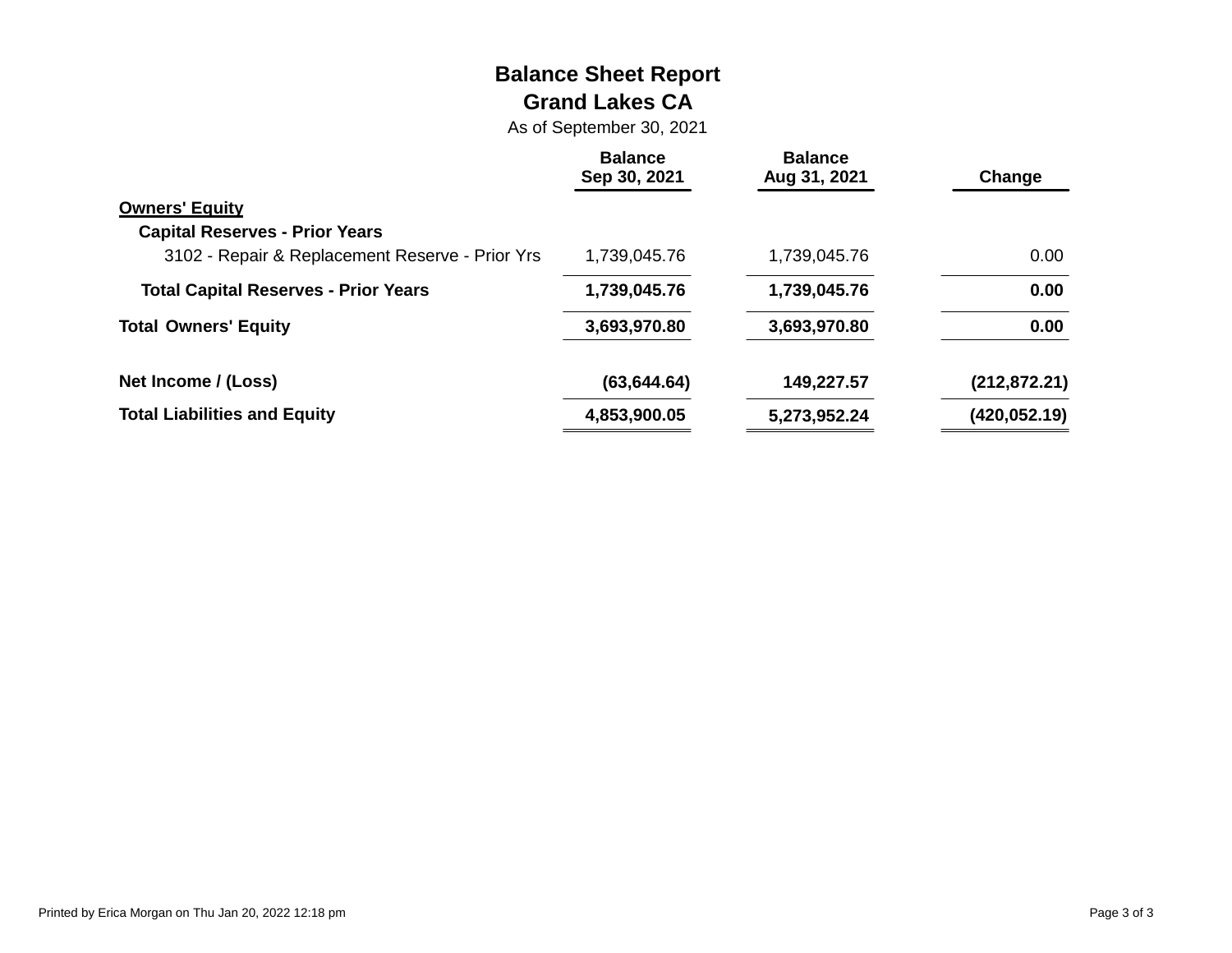|                                             | <b>Current Period -</b> |               |              |               | Year to Date (9 months) | Annual       | <b>Budget</b> |               |
|---------------------------------------------|-------------------------|---------------|--------------|---------------|-------------------------|--------------|---------------|---------------|
|                                             | <b>Actual</b>           | <b>Budget</b> | Variance     | <b>Actual</b> | <b>Budget</b>           | Variance     | <b>Budget</b> | Remaining     |
| <b>Income</b>                               |                         |               |              |               |                         |              |               |               |
| <b>Income</b>                               |                         |               |              |               |                         |              |               |               |
| 4000 - Residential Assessments              | 262,487.50              | 262,488.00    | (0.50)       | 2,362,387.50  | 2,362,388.00            | (0.50)       | 3,149,850.00  | 787,462.50    |
| 4016 - Force Mow Income                     | 0.00                    | 42.00         | (42.00)      | 914.86        | 375.00                  | 539.86       | 500.00        | (414.86)      |
| 4070 - Reimbursement                        | 11,156.67               | 35,235.00     | (24,078.33)  | 717,460.32    | 317,108.00              | 400,352.32   | 422,810.00    | (294, 650.32) |
| 4130 - Commercial Assessments               | 37,349.85               | 41,391.00     | (4,041.15)   | 336,148.65    | 372,515.00              | (36, 366.35) | 496,686.00    | 160,537.35    |
| 4220 - Gate & Access Fees                   | 0.00                    | 0.00          | 0.00         | 75.00         | 0.00                    | 75.00        | 0.00          | (75.00)       |
| 4250 - Pool Fees                            | 75.00                   | 500.00        | (425.00)     | 205.00        | 4,500.00                | (4,295.00)   | 6,000.00      | 5,795.00      |
| 4710 - Late Fees & Interest                 | 2,544.97                | 1,250.00      | 1,294.97     | 41,908.61     | 11,250.00               | 30,658.61    | 15,000.00     | (26,908.61)   |
| 4720 - Legal Reimbursements                 | 1,162.00                | 1,875.00      | (713.00)     | 15,451.90     | 16,875.00               | (1,423.10)   | 22,500.00     | 7,048.10      |
| 4810 - Compliance Fines                     | 0.00                    | 0.00          | 0.00         | (2,700.00)    | 0.00                    | (2,700.00)   | 0.00          | 2,700.00      |
| 4900 - Interest Earned - Operating Accounts | 33.78                   | 0.00          | 33.78        | 1,426.98      | 0.00                    | 1,426.98     | 0.00          | (1,426.98)    |
| <b>Total Income</b>                         | 314,809.77              | 342,781.00    | (27, 971.23) | 3,473,278.82  | 3,085,011.00            | 388,267.82   | 4,113,346.00  | 640,067.18    |
| <b>Total Operating Income</b>               | 314,809.77              | 342,781.00    | (27, 971.23) | 3,473,278.82  | 3,085,011.00            | 388,267.82   | 4,113,346.00  | 640,067.18    |
| <b>Expense</b>                              |                         |               |              |               |                         |              |               |               |
| Administrative                              |                         |               |              |               |                         |              |               |               |
| 5000 - General Administrative               | 280.61                  | 175.00        | 105.61       | 2,320.82      | 1,575.00                | 745.82       | 2,100.00      | (220.82)      |
| 5005 - Application/Processing               | 525.00                  | 250.00        | 275.00       | 5,875.00      | 2,250.00                | 3,625.00     | 3,000.00      | (2,875.00)    |
| 5010 - Bad Debt                             | 1,688.78                | 417.00        | 1,271.78     | 17,073.24     | 3,750.00                | 13,323.24    | 5,000.00      | (12,073.24)   |
| 5025 - Billing/Collections                  | 0.00                    | 2,083.00      | (2,083.00)   | 50.00         | 18,750.00               | (18,700.00)  | 25,000.00     | 24,950.00     |
| 5027 - Committees                           | 0.00                    | 125.00        | (125.00)     | 0.00          | 1,125.00                | (1, 125.00)  | 1,500.00      | 1,500.00      |
| 5035 - Decorations                          | 0.00                    | 1,833.00      | (1,833.00)   | 22,589.10     | 16,500.00               | 6,089.10     | 22,000.00     | (589.10)      |
| 5075 - Meeting Expense                      | 0.00                    | 83.00         | (83.00)      | 0.00          | 750.00                  | (750.00)     | 1,000.00      | 1,000.00      |
| 5090 - Office Supplies                      | 14.40                   | 250.00        | (235.60)     | 197.62        | 2,250.00                | (2,052.38)   | 3,000.00      | 2,802.38      |
| 5100 - Records Storage                      | 220.50                  | 467.00        | (246.50)     | 2,881.35      | 4,200.00                | (1,318.65)   | 5,600.00      | 2,718.65      |
| 5115 - Web Site Maintenance                 | 756.50                  | 80.00         | 676.50       | 756.50        | 713.00                  | 43.50        | 950.00        | 193.50        |
| 5195 - Other Administrative Services        | 0.00                    | 33.00         | (33.00)      | 386.76        | 300.00                  | 86.76        | 400.00        | 13.24         |
| 5200 - Community Events                     | 0.00                    | 4,167.00      | (4, 167.00)  | 27,333.84     | 37,500.00               | (10, 166.16) | 50,000.00     | 22,666.16     |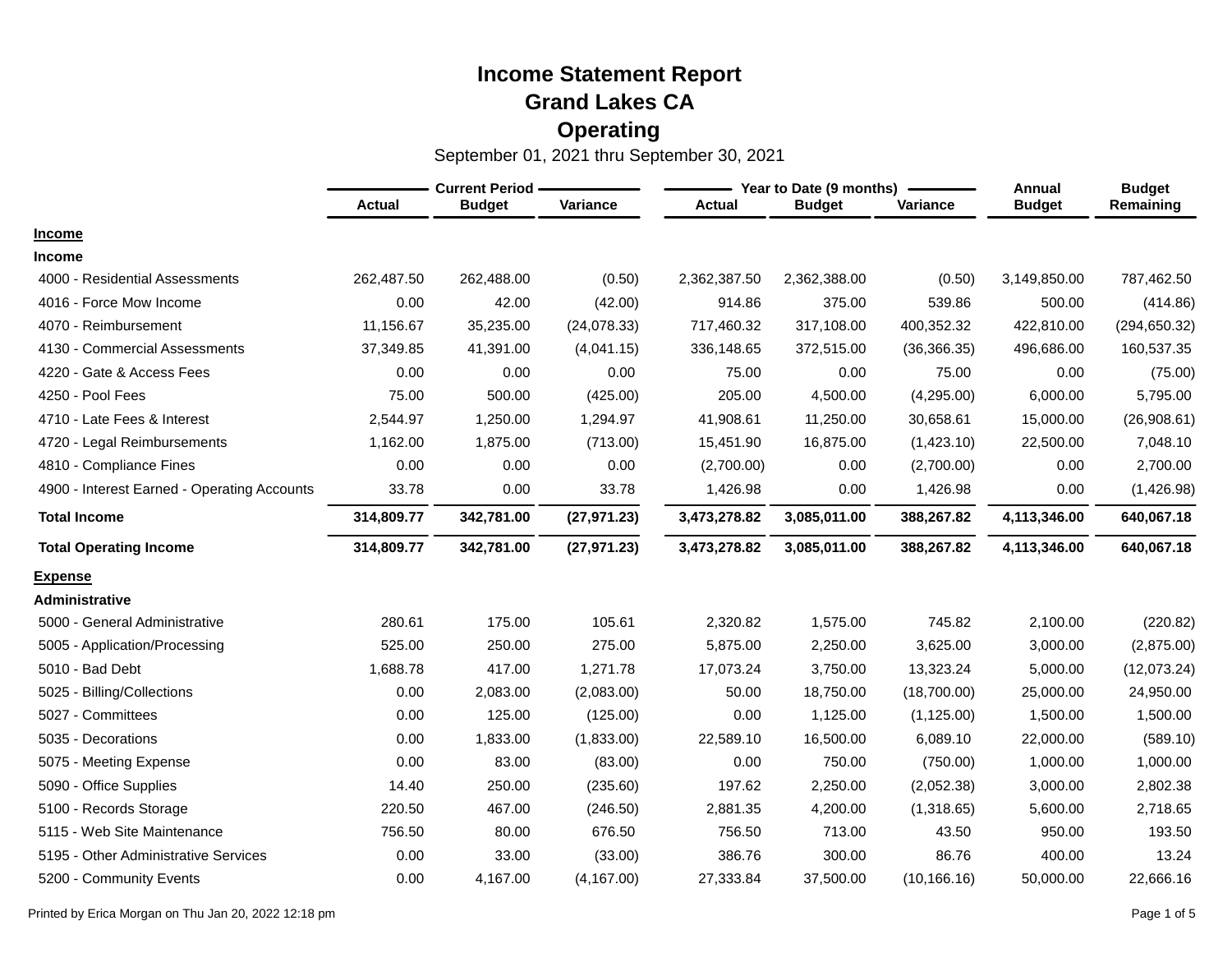September 01, 2021 thru September 30, 2021

|                                         | <b>Current Period -</b> |               |              |               | Year to Date (9 months) | Annual        | <b>Budget</b> |              |
|-----------------------------------------|-------------------------|---------------|--------------|---------------|-------------------------|---------------|---------------|--------------|
|                                         | <b>Actual</b>           | <b>Budget</b> | Variance     | <b>Actual</b> | <b>Budget</b>           | Variance      | <b>Budget</b> | Remaining    |
| <b>Expense</b>                          |                         |               |              |               |                         |               |               |              |
| Administrative                          |                         |               |              |               |                         |               |               |              |
| 5210 - Printing & Copying               | 152.50                  | 1,375.00      | (1,222.50)   | 2,005.60      | 12,375.00               | (10, 369.40)  | 16,500.00     | 14,494.40    |
| 5215 - Postage                          | 68.50                   | 1,417.00      | (1,348.50)   | 4,354.66      | 12,750.00               | (8,395.34)    | 17,000.00     | 12,645.34    |
| <b>Total Administrative</b>             | 3,706.79                | 12,755.00     | (9,048.21)   | 85,824.49     | 114,788.00              | (28,963.51)   | 153,050.00    | 67,225.51    |
| <b>Insurance</b>                        |                         |               |              |               |                         |               |               |              |
| 5460 - Property Insurance Premiums      | 5,787.38                | 5,817.00      | (29.62)      | 52,086.74     | 52,350.00               | (263.26)      | 69,800.00     | 17,713.26    |
| <b>Total Insurance</b>                  | 5,787.38                | 5,817.00      | (29.62)      | 52,086.74     | 52,350.00               | (263.26)      | 69,800.00     | 17,713.26    |
| <b>Utilities</b>                        |                         |               |              |               |                         |               |               |              |
| 6000 - Electric Service                 | 13,603.54               | 13,333.00     | 270.54       | 121,952.19    | 120,000.00              | 1,952.19      | 160,000.00    | 38,047.81    |
| 6025 - Water Service                    | 49,744.46               | 42,917.00     | 6,827.46     | 186,491.22    | 386,250.00              | (199, 758.78) | 515,000.00    | 328,508.78   |
| 6040 - Bundled Telecom Services         | 0.00                    | 0.00          | 0.00         | 220.92        | 0.00                    | 220.92        | 0.00          | (220.92)     |
| 6050 - Telephone Service                | 1,908.17                | 1,250.00      | 658.17       | 15,568.15     | 11,250.00               | 4,318.15      | 15,000.00     | (568.15)     |
| 6055 - Internet Service                 | 441.84                  | 458.00        | (16.16)      | 3,866.10      | 4,125.00                | (258.90)      | 5,500.00      | 1,633.90     |
| 6075 - Other Utility Expenses           | 34,423.76               | 20,333.00     | 14,090.76    | 144,628.01    | 183,000.00              | (38, 371.99)  | 244,000.00    | 99,371.99    |
| <b>Total Utilities</b>                  | 100,121.77              | 78,291.00     | 21,830.77    | 472,726.59    | 704,625.00              | (231, 898.41) | 939,500.00    | 466,773.41   |
| Landscaping                             |                         |               |              |               |                         |               |               |              |
| 6100 - Grounds & Landscaping - Contract | 68,343.33               | 72,668.00     | (4,324.67)   | 600,252.85    | 654,014.00              | (53,761.15)   | 872,019.00    | 271,766.15   |
| 6115 - 7M Shared Median                 | 0.00                    | 518.00        | (518.00)     | 6,216.00      | 4,662.00                | 1,554.00      | 6,216.00      | 0.00         |
| 6140 - Force Mow                        | 0.00                    | 42.00         | (42.00)      | 457.43        | 375.00                  | 82.43         | 500.00        | 42.57        |
| 6145 - Mulch                            | 6,288.00                | 4,667.00      | 1,621.00     | 33,648.00     | 42,000.00               | (8,352.00)    | 56,000.00     | 22,352.00    |
| 6150 - Seasonal Color/Plantings         | 0.00                    | 9,167.00      | (9, 167.00)  | 62,132.17     | 82,500.00               | (20, 367.83)  | 110,000.00    | 47,867.83    |
| 6160 - Tree Maintenance                 | 0.00                    | 12,500.00     | (12,500.00)  | 88,529.51     | 112,500.00              | (23,970.49)   | 150,000.00    | 61,470.49    |
| 6165 - Tree Removal                     | 0.00                    | 1,800.00      | (1,800.00)   | 5,137.90      | 16,200.00               | (11,062.10)   | 21,600.00     | 16,462.10    |
| 6199 - Landscape Other                  | 5,394.45                | 833.00        | 4,561.45     | 29,440.78     | 7,500.00                | 21,940.78     | 10,000.00     | (19, 440.78) |
| 6200 - Irrigation Repair & Maintenance  | 8,233.00                | 13,750.00     | (5,517.00)   | 91,916.96     | 123,750.00              | (31, 833.04)  | 165,000.00    | 73,083.04    |
| 6299 - Irrigation Other                 | 500.00                  | 0.00          | 500.00       | 2,000.00      | 0.00                    | 2,000.00      | 0.00          | (2,000.00)   |
| <b>Total Landscaping</b>                | 88,758.78               | 115,945.00    | (27, 186.22) | 919,731.60    | 1,043,501.00            | (123, 769.40) | 1,391,335.00  | 471,603.40   |

Printed by Erica Morgan on Thu Jan 20, 2022 12:18 pm Page 2 of 5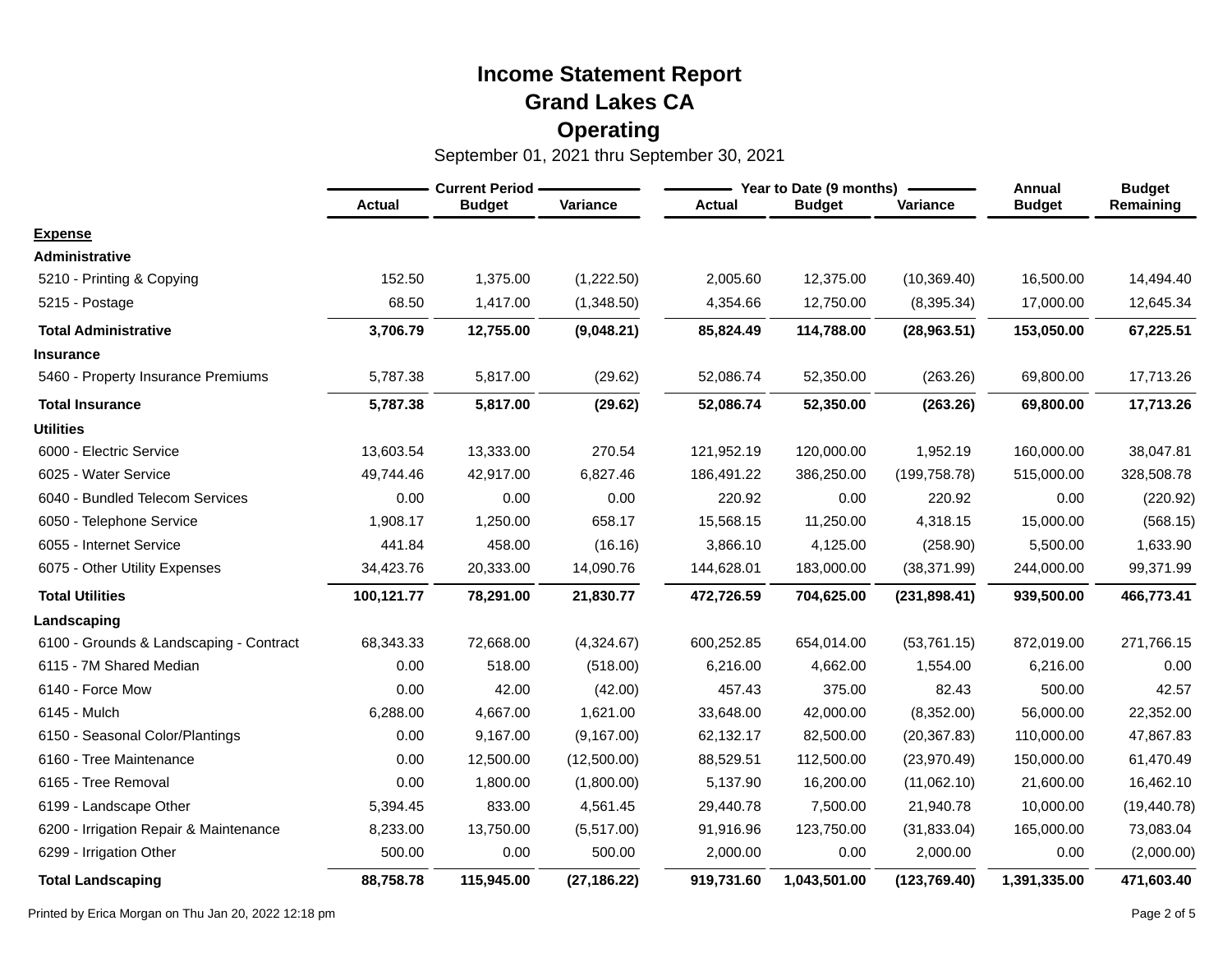|                                              |               | <b>Current Period -</b> |              |               | Year to Date (9 months) | Annual      | <b>Budget</b> |             |
|----------------------------------------------|---------------|-------------------------|--------------|---------------|-------------------------|-------------|---------------|-------------|
|                                              | <b>Actual</b> | <b>Budget</b>           | Variance     | <b>Actual</b> | <b>Budget</b>           | Variance    | <b>Budget</b> | Remaining   |
| <b>Expense</b>                               |               |                         |              |               |                         |             |               |             |
| <b>Contracted Services</b>                   |               |                         |              |               |                         |             |               |             |
| 6418 - Fountains/Ponds/Lakes Services        | 19,074.88     | 8,600.00                | 10,474.88    | 104,601.71    | 77,400.00               | 27,201.71   | 103,200.00    | (1,401.71)  |
| 6422 - Gate Services                         | 340.00        | 0.00                    | 340.00       | 2,860.00      | 0.00                    | 2,860.00    | 0.00          | (2,860.00)  |
| 6430 - Janitorial Services                   | 400.00        | 0.00                    | 400.00       | 4,537.50      | 0.00                    | 4,537.50    | 0.00          | (4,537.50)  |
| 6434 - Pest Control                          | 3,987.00      | 2,168.00                | 1,819.00     | 31,652.05     | 19,515.00               | 12,137.05   | 26,020.00     | (5,632.05)  |
| 6438 - Pool Management                       | 2,950.00      | 21,366.00               | (18, 416.00) | 266,139.00    | 192,297.00              | 73,842.00   | 256,396.00    | (9,743.00)  |
| 6440 - Safety & Security                     | 36,390.00     | 35,235.00               | 1,155.00     | 283,439.11    | 317,108.00              | (33,668.89) | 422,810.00    | 139,370.89  |
| <b>Total Contracted Services</b>             | 63,141.88     | 67,369.00               | (4,227.12)   | 693,229.37    | 606,320.00              | 86,909.37   | 808,426.00    | 115,196.63  |
| <b>Repair &amp; Maintenance</b>              |               |                         |              |               |                         |             |               |             |
| 6515 - Building Repair & Maintenance         | 0.00          | 0.00                    | 0.00         | 8,600.00      | 0.00                    | 8,600.00    | 0.00          | (8,600.00)  |
| 6530 - Common Areas Repair & Maintenance     | 0.00          | 833.00                  | (833.00)     | 17,229.18     | 7,500.00                | 9,729.18    | 10,000.00     | (7,229.18)  |
| 6545 - Electrical Supplies/Repair & Maintena | 0.00          | 417.00                  | (417.00)     | 0.00          | 3,750.00                | (3,750.00)  | 5,000.00      | 5,000.00    |
| 6560 - Fence Repair & Maintenance            | 325.00        | 417.00                  | (92.00)      | 4,370.42      | 3,750.00                | 620.42      | 5,000.00      | 629.58      |
| 6585 - Fountain/Pond/Lake Repair & Mainter   | 0.00          | 14,583.00               | (14, 583.00) | 48,297.98     | 131,250.00              | (82,952.02) | 175,000.00    | 126,702.02  |
| 6595 - Gate & Monument Repair & Maintena     | 0.00          | 250.00                  | (250.00)     | 3,553.75      | 2,250.00                | 1,303.75    | 3,000.00      | (553.75)    |
| 6600 - General Repair & Maintenance          | 0.00          | 833.00                  | (833.00)     | 15,761.12     | 7,500.00                | 8,261.12    | 10,000.00     | (5,761.12)  |
| 6640 - Lighting Supplies/Repair & Maintenan  | 866.75        | 1,750.00                | (883.25)     | 16,807.06     | 15,750.00               | 1,057.06    | 21,000.00     | 4,192.94    |
| 6645 - Locks & Keys Repair & Maintenance     | 0.00          | 167.00                  | (167.00)     | 164.38        | 1,500.00                | (1,335.62)  | 2,000.00      | 1,835.62    |
| 6680 - Painting Services & Supplies          | 0.00          | 833.00                  | (833.00)     | 1,500.00      | 7,500.00                | (6,000.00)  | 10,000.00     | 8,500.00    |
| 6685 - Playground Maintenance/Repairs        | 0.00          | 750.00                  | (750.00)     | 2,000.00      | 6,750.00                | (4,750.00)  | 9,000.00      | 7,000.00    |
| 6695 - Plumbing Supplies/Repair & Maintena   | 0.00          | 83.00                   | (83.00)      | 7,553.75      | 750.00                  | 6,803.75    | 1,000.00      | (6, 553.75) |
| 6700 - Pool Supplies/Repair & Maintenance    | 530.45        | 2,083.00                | (1,552.55)   | 34,890.03     | 18,750.00               | 16,140.03   | 25,000.00     | (9,890.03)  |
| 6705 - Power Washing Services & Supplies     | 0.00          | 2,083.00                | (2,083.00)   | 11,056.68     | 18,750.00               | (7,693.32)  | 25,000.00     | 13,943.32   |
| 6710 - Fish Stocking                         | 0.00          | 833.00                  | (833.00)     | 0.00          | 7,500.00                | (7,500.00)  | 10,000.00     | 10,000.00   |
| 6745 - Signage Repair & Maintenance          | 0.00          | 83.00                   | (83.00)      | 540.00        | 750.00                  | (210.00)    | 1,000.00      | 460.00      |
| 6750 - Trail Maintenance                     | 0.00          | 125.00                  | (125.00)     | 0.00          | 1,125.00                | (1, 125.00) | 1,500.00      | 1,500.00    |
| 6765 - Tennis Court Repair & Maintenance     | 0.00          | 333.00                  | (333.00)     | 3,284.01      | 3,000.00                | 284.01      | 4,000.00      | 715.99      |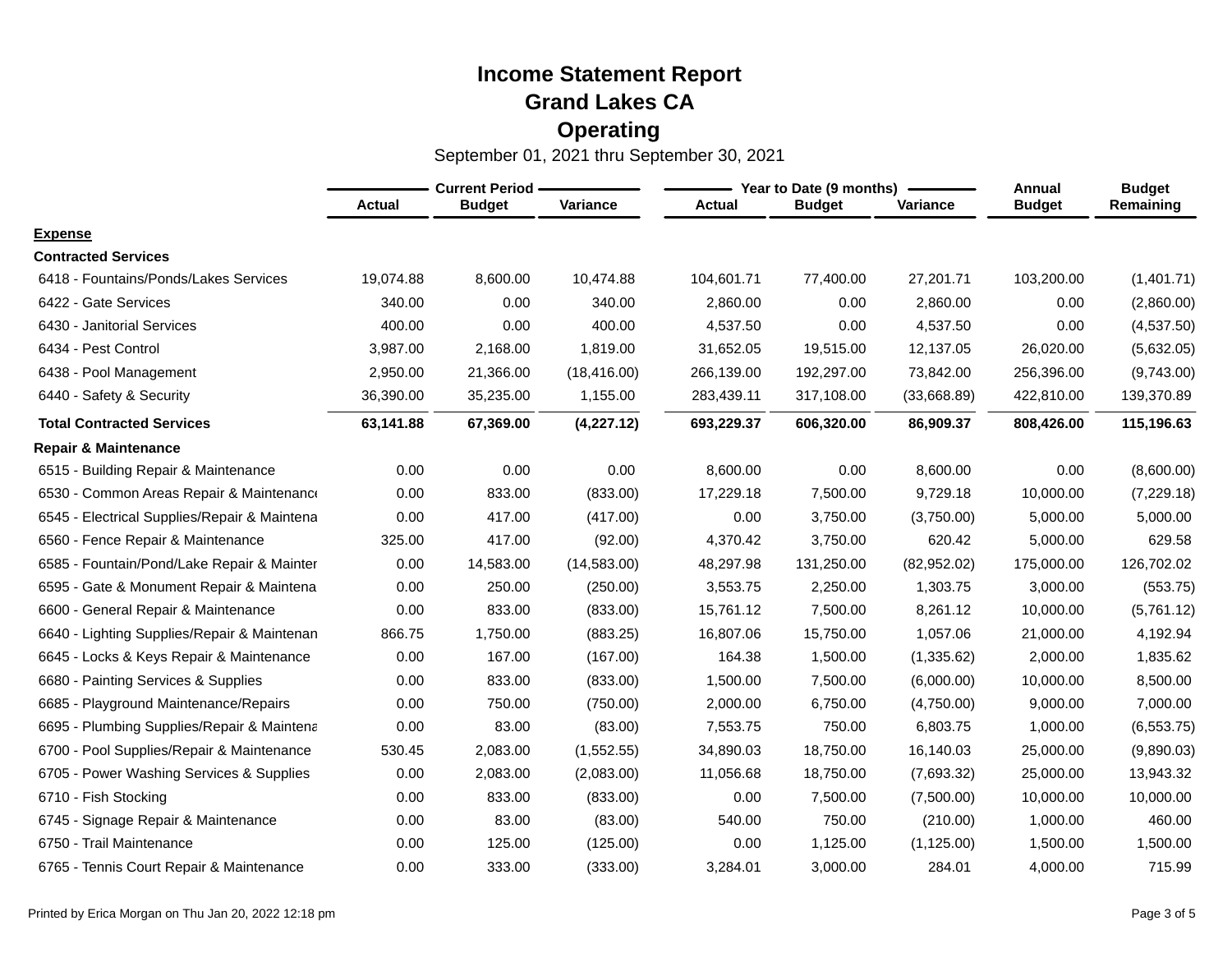|                                           | <b>Current Period</b> |               |              | Year to Date (9 months) |               |               | Annual        | <b>Budget</b> |
|-------------------------------------------|-----------------------|---------------|--------------|-------------------------|---------------|---------------|---------------|---------------|
|                                           | <b>Actual</b>         | <b>Budget</b> | Variance     | <b>Actual</b>           | <b>Budget</b> | Variance      | <b>Budget</b> | Remaining     |
| <b>Expense</b>                            |                       |               |              |                         |               |               |               |               |
| <b>Repair &amp; Maintenance</b>           |                       |               |              |                         |               |               |               |               |
| 6770 - Vandalism Repair & Maintenance     | 0.00                  | 167.00        | (167.00)     | 0.00                    | 1,500.00      | (1,500.00)    | 2,000.00      | 2,000.00      |
| <b>Total Repair &amp; Maintenance</b>     | 1,722.20              | 26,623.00     | (24,900.80)  | 175,608.36              | 239,625.00    | (64, 016.64)  | 319,500.00    | 143,891.64    |
| <b>Professional Services</b>              |                       |               |              |                         |               |               |               |               |
| 7000 - Audit & Tax Services               | 0.00                  | 350.00        | (350.00)     | 2,600.00                | 3,150.00      | (550.00)      | 4,200.00      | 1,600.00      |
| 7020 - Legal Services                     | 396.00                | 833.00        | (437.00)     | 14,645.83               | 7,500.00      | 7,145.83      | 10,000.00     | (4,645.83)    |
| 7025 - Legal Services - Collections       | 1,162.00              | 1,667.00      | (505.00)     | 16,462.40               | 15,000.00     | 1,462.40      | 20,000.00     | 3,537.60      |
| 7035 - Legal Services - Deed Restrictions | 0.00                  | 417.00        | (417.00)     | 35.00                   | 3,750.00      | (3,715.00)    | 5,000.00      | 4,965.00      |
| 7040 - Management Fees                    | 5,708.26              | 5,820.00      | (111.74)     | 51,374.34               | 52,380.00     | (1,005.66)    | 69,840.00     | 18,465.66     |
| 7095 - Other Professional Services        | 3,375.00              | 0.00          | 3,375.00     | 6,525.00                | 0.00          | 6,525.00      | 0.00          | (6,525.00)    |
| <b>Total Professional Services</b>        | 10,641.26             | 9,087.00      | 1,554.26     | 91,642.57               | 81,780.00     | 9,862.57      | 109,040.00    | 17,397.43     |
| <b>Taxes</b>                              |                       |               |              |                         |               |               |               |               |
| 9015 - Property/Real Estate Tax           | 0.00                  | 208.00        | (208.00)     | 1,231.64                | 1,875.00      | (643.36)      | 2,500.00      | 1,268.36      |
| <b>Total Taxes</b>                        | 0.00                  | 208.00        | (208.00)     | 1,231.64                | 1,875.00      | (643.36)      | 2,500.00      | 1,268.36      |
| <b>Other Expenses</b>                     |                       |               |              |                         |               |               |               |               |
| 9105 - Reserve Contribution Expense       | 28,350.00             | 28,350.00     | 0.00         | 255,150.00              | 255,150.00    | 0.00          | 340,200.00    | 85,050.00     |
| <b>Total Other Expenses</b>               | 28,350.00             | 28,350.00     | 0.00         | 255,150.00              | 255,150.00    | 0.00          | 340,200.00    | 85,050.00     |
| <b>Total Operating Expense</b>            | 302,230.06            | 344,445.00    | (42, 214.94) | 2,747,231.36            | 3,100,014.00  | (352, 782.64) | 4,133,351.00  | 1,386,119.64  |
| <b>Total Operating Income / (Loss)</b>    | 12,579.71             | (1,664.00)    | 14,243.71    | 726,047.46              | (15,003.00)   | 741,050.46    | (20,005.00)   | (746, 052.46) |